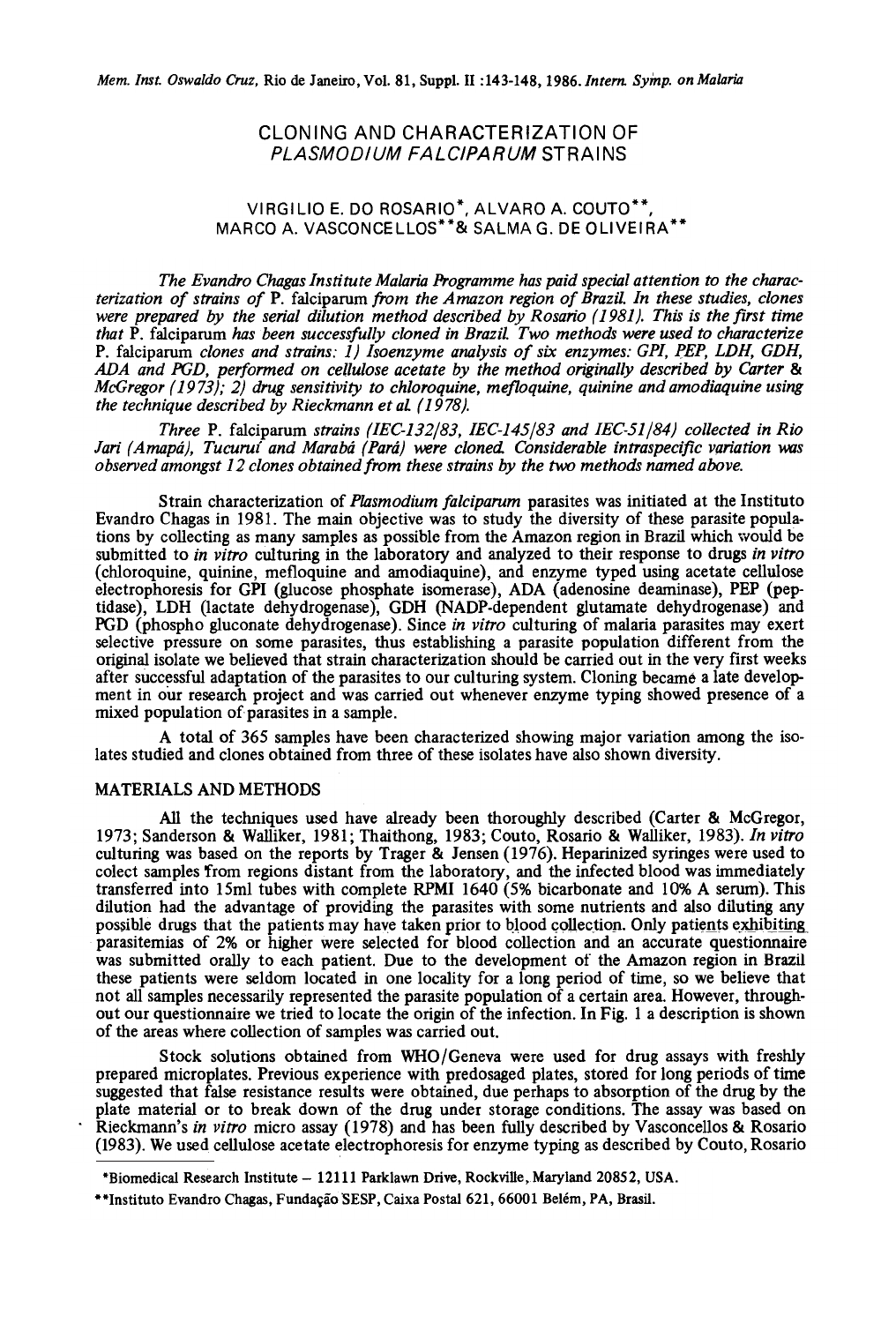

 $\triangle$  - Number of strains characterized.

Fig. 1: Brazilian Amazon Region: collection of samples.

& Walliker (1983). Cu1tures exhibiting a parasitemia of 5% or higher and with predorninance of schizonts were spun down and the pelIet mixed with two volumes of a 0.15% saponin solution in RPMI 1640, maintained in a water bath at 37oC for 20', washed twice with RPMI 1640 (5% bicarbonate, no serum), and after discharging the supernatant, the pellet was kept at  $-20^{\circ}$  until electrophoresis was carried out. Prior to use, we added 1-2 drops of distilled water to the parasite pellet, froze and thawed it 2-3 times in order to break the parasite membranes and release the enzymes that were to be analyzed. Running conditions have been described elsewhere (Couto, Rosario & Walliker, 1983).

Isolate IEC 132/83 was collected from a patient from Rio Jari, State of Amapá, on 31 October 1983. The sample was frozen on 2 November 1983, thawed 1 August 1984, and enzyme typed and cloned on  $\overline{28}$  August 1984. Isolate IEC 145/83 was collected from a patient from Tucuruí, State of Pará on 8 November 1983. The sample was frozen on 21 November 1983, thawed on 20 February 1985, and enzyme typed and cloned on 5 March 1985. Isolate IEC 51/84 was collected from a patient from Marabá, State of Pará, on 28 May 1984. The sample was frozen on 11 June 1984, thawed on 14 January 1986 and enzyme typed and cloned on 14 February 1986.

We used the method previously described by Rosario (1981) for cloning with modifications according to personal communication by Sodsri Thaithong (Chulalongkorn University, Bangkok, Thailand). AlI three isolates exhibited both GPI-1 and GPI-2 type of parasites with celIulose acetate electrophoresis. An estimated 1 parasite/O.1ml in a 2% hematocrit culture media was introduced into the welIs of a fiat bottomed titerplate. The culture media was changed every 48hr. Every fifth day, we added fresh red blood cells (1% haematocrit) to the wells in order to dilute these microcultures. On the twenty first day, thin smears were made and stained to observe for growth. The fatia between the number of positive welIs and the total number of inoculated welIs was compared to the Poisson distribution in order to establish the probability of the positive ones being pure clones.

## **RESULTS**

In Table I, results obtained with enzyme typing of 152 samples of Plasmodium falciparum is shown. There was a predominance of GPI-2 type of parasites  $(55.3%)$  against GPI-1  $(38.2%)$  and only 6.5% of these samples contained a mixture of both types. For ADA we detected also a predominance of ADA-2 type (64.9%) against ADA-l (30.6%) and only 4.5% of the 137 samples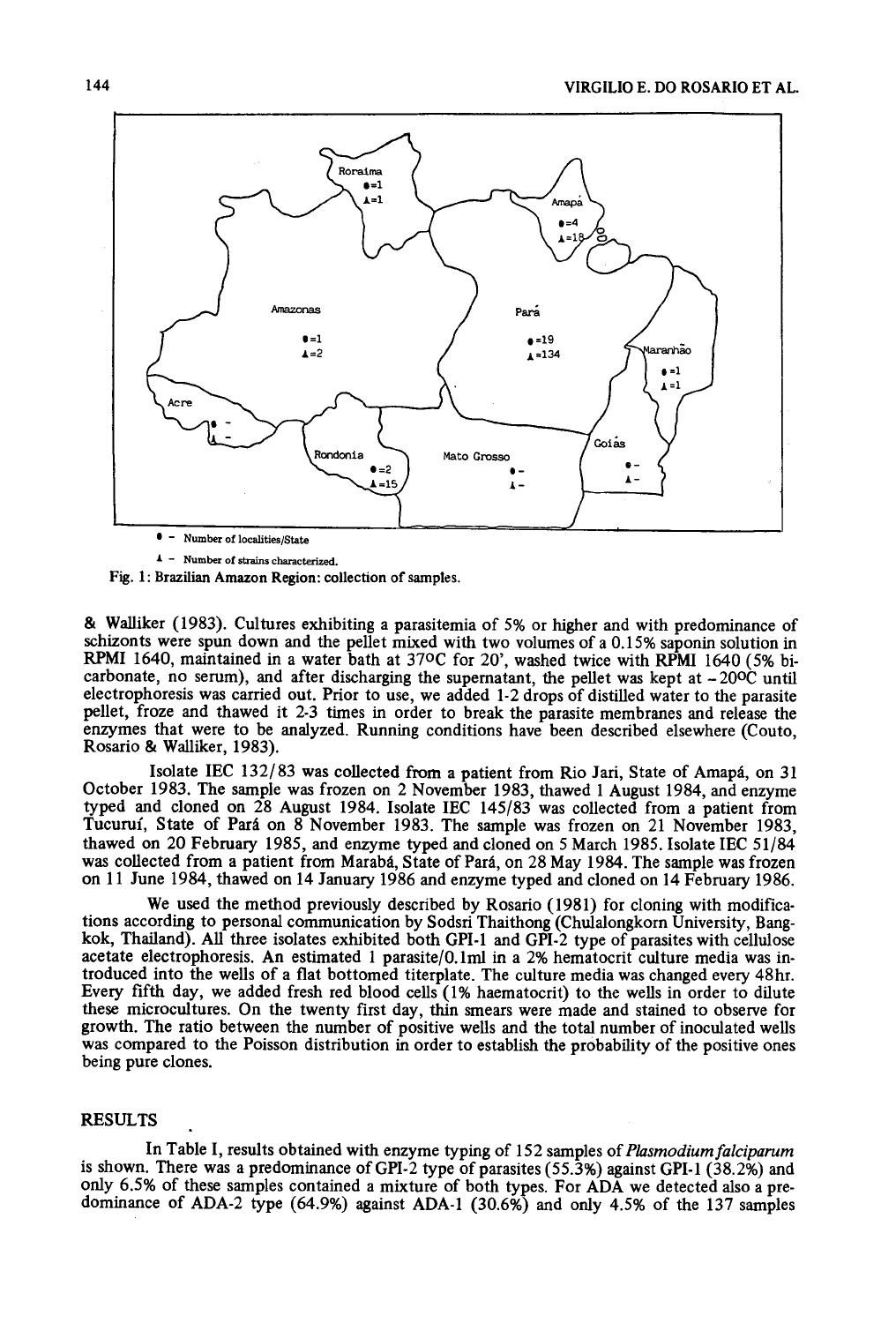## TABLEI

Enzyme typing of P. falciparum

| Enzyme Type |                  |             |  |  |  |
|-------------|------------------|-------------|--|--|--|
| <b>GPI</b>  |                  | 58 (38.2%)  |  |  |  |
|             |                  | 84 (55.3%)  |  |  |  |
|             | $\frac{2}{1/2}$  | 10 (6.5%)   |  |  |  |
| N. Samples  |                  | 152         |  |  |  |
| ADA         |                  | 42 (30.6%)  |  |  |  |
|             | 2                | 89 (64.9%)  |  |  |  |
|             | $\overline{1}/2$ | 06 (4.5%)   |  |  |  |
| N. Samples  |                  | 137         |  |  |  |
| PEP         |                  | 114 (89.7%) |  |  |  |
|             |                  | 11 (8.6%)   |  |  |  |
|             | 1/2              | 2(1.7%)     |  |  |  |
| N. Samples  |                  | 127         |  |  |  |
| LDH         |                  | 102 (100%)  |  |  |  |
|             | $\overline{c}$   | $0(0\%)$    |  |  |  |
|             | $\frac{1}{2}$    | $0(0\%)$    |  |  |  |
| N. Samples  |                  | 102         |  |  |  |

analyzed showed a mixed population. For PEP we detected 89.7% of parasites of type PEP-l, 8.6% of type PEP.2 and 1.7% of these 127 samples contained a mixed population of types 1 and 2. For LDH, GDH and PGD only parasites of type 1 were found.

Table II shows a summary of results on drug assays carried out since 1983. In vitro a wide resistance to chIbroquine, diversity in the response to quinine and amodiaquine and susceptibility to mefloquine is observed.

The three isolates selected for cloning exhibited high resistance in vitro to chloroquine and quinine, and sensitivity to mefloquine; only isolate IEC  $\overline{51/84}$  showed sensitivity to amodiaquine and all three were mixtures for GPI 1/2. In Table III, results on clone characterization are shown. From isolate IEC 132/83, IEC 145/83 and IEC  $51/84$  clones were established and immediatly analyzed for enzyme types and drug response. From all the isolates only clones of type GPI-2 were obtained, GPI-l type of parasites not having been detected in our cloning experiments. Clones with MIC values lower or even higher than the isolate MIC value, were obtained; drug assays showed that clones differed among themselves confirming presence of mixed populations of parasites in each isolate.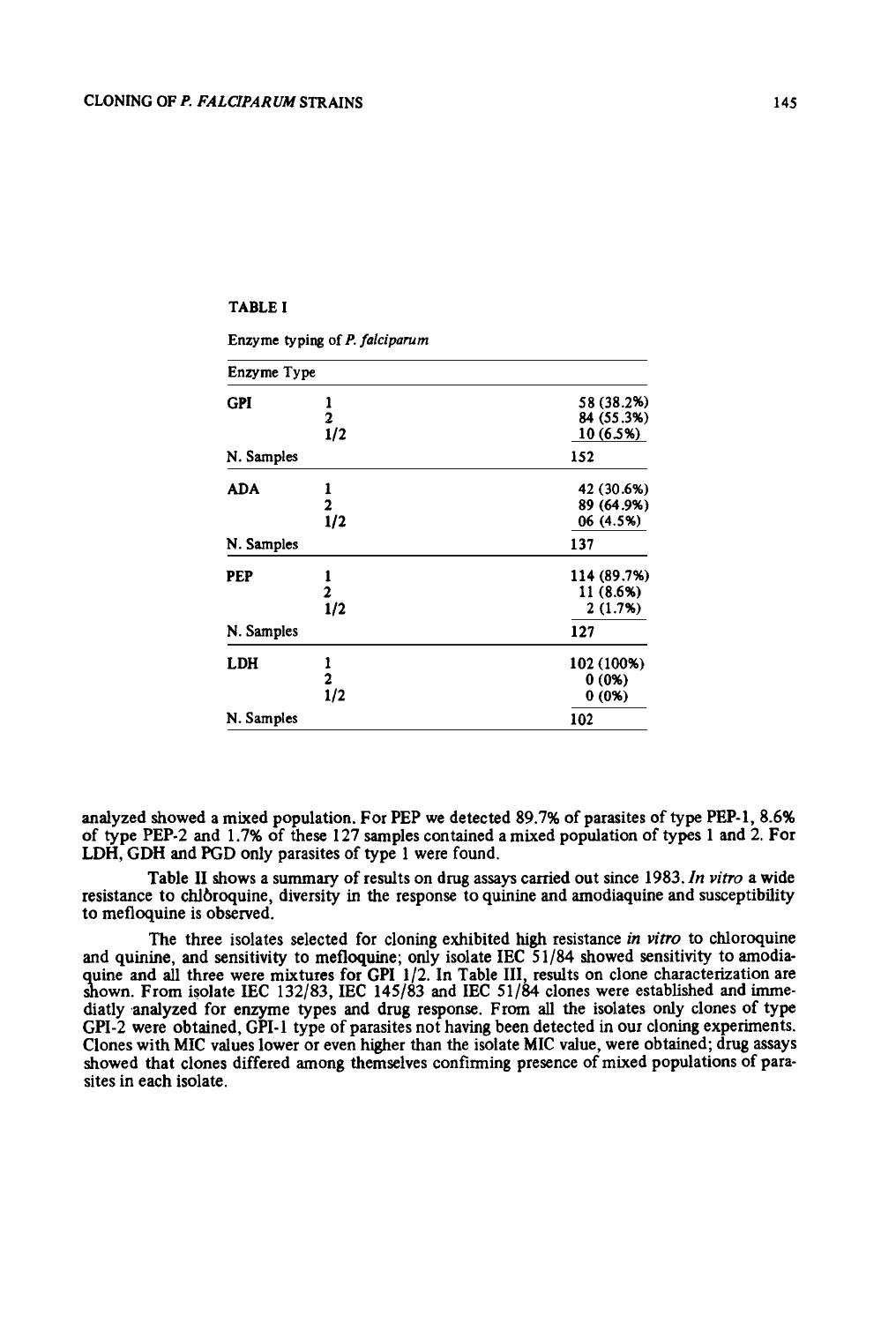# TABLE fi

Drug - Susceptibility of P. falciparum - In vitro Assays

| Drugs                             | MIC*  | 1983           | 1984     | 1985           | Total N. Samples Inhibited |
|-----------------------------------|-------|----------------|----------|----------------|----------------------------|
| Chloroquine Diph.                 |       |                |          |                |                            |
| $(X 10^{-8}M)$                    | 1.0   | 0              | 0        | 0              | 0                          |
|                                   | 2.0   | $\bf{0}$       | $\bf{0}$ | $\bf{0}$       | 0                          |
|                                   | 4.0   | 1              | $\bf{0}$ | 1              | $\overline{2}$             |
|                                   | 6.0   | 11             | 8        | $\frac{5}{8}$  | 24                         |
|                                   | 8.0   | 6              | 12       |                | 26                         |
|                                   | 16.0  | 12             | 16       | 15             | 43                         |
|                                   | 32.0  | 19             | 21       | 15             | 55                         |
| N. of Samples                     |       | 49             | 57       | 44             | 150                        |
| Mefloquine chi.<br>$(X 10^{-8}M)$ | 0.5   | 30             | 6        | 9              | 45                         |
|                                   | 1.0   | 11             | 26       | 22             | 59                         |
|                                   | 2.0   | 8              | 14       | 4              | 26                         |
|                                   | 4.0   | 0              | 7        | 4              | 11                         |
|                                   | 6.0   | $\bf{0}$       | 1        | $\frac{2}{3}$  | 3                          |
|                                   | 8.0   | $\bf{0}$       | 1        |                | 4                          |
|                                   | 16.0  | $\bf{0}$       | $\bf{0}$ | $\mathbf 0$    | 0                          |
| N. of Samples                     |       | 49             | 55       | 44             | 148                        |
| Amodiaquine                       | 0.25  | 1              | $\bf{0}$ | 3              | 4                          |
| $(X 10^{-8}M)$                    | 0.5   | 0              | 4        | 5              | 9                          |
|                                   | 1.0   | 3              | 8        | 12             | 23                         |
|                                   | 2.0   | $\mathbf{1}$   | 14       | 8              | 23                         |
|                                   | 4.0   | 4              | 20       | 6              | 30                         |
|                                   | 8.0   | 7              | 6        | 8              | 21                         |
|                                   | 16.0  | $\overline{a}$ | 5        | $\overline{2}$ | 9                          |
| N. of Samples                     |       | 18             | 57       | 44             | 119                        |
| Quinine Sulph.<br>$(X 10^{-8}M)$  | 3.9   | $\bf{0}$       | 0        | 0              | 0                          |
|                                   | 7.8   | 0              | $\bf{0}$ | $\frac{2}{9}$  | 2                          |
|                                   | 15.6  | 1              | 11       |                | 21                         |
|                                   | 31.25 | 9              | 24       | 16             | 49                         |
|                                   | 62.5  | 6              | 17       | 10             | 33                         |
|                                   | 125.0 | 2              | 1        | 6              | 9                          |
|                                   | 250.0 | $\bf{0}$       | 4        | $\mathbf{1}$   | <u>5</u>                   |
| N. of Samples                     |       | 18             | 57       | 44             | 119                        |

\*Minimum inhibitory concentration oi drug which kills parasites.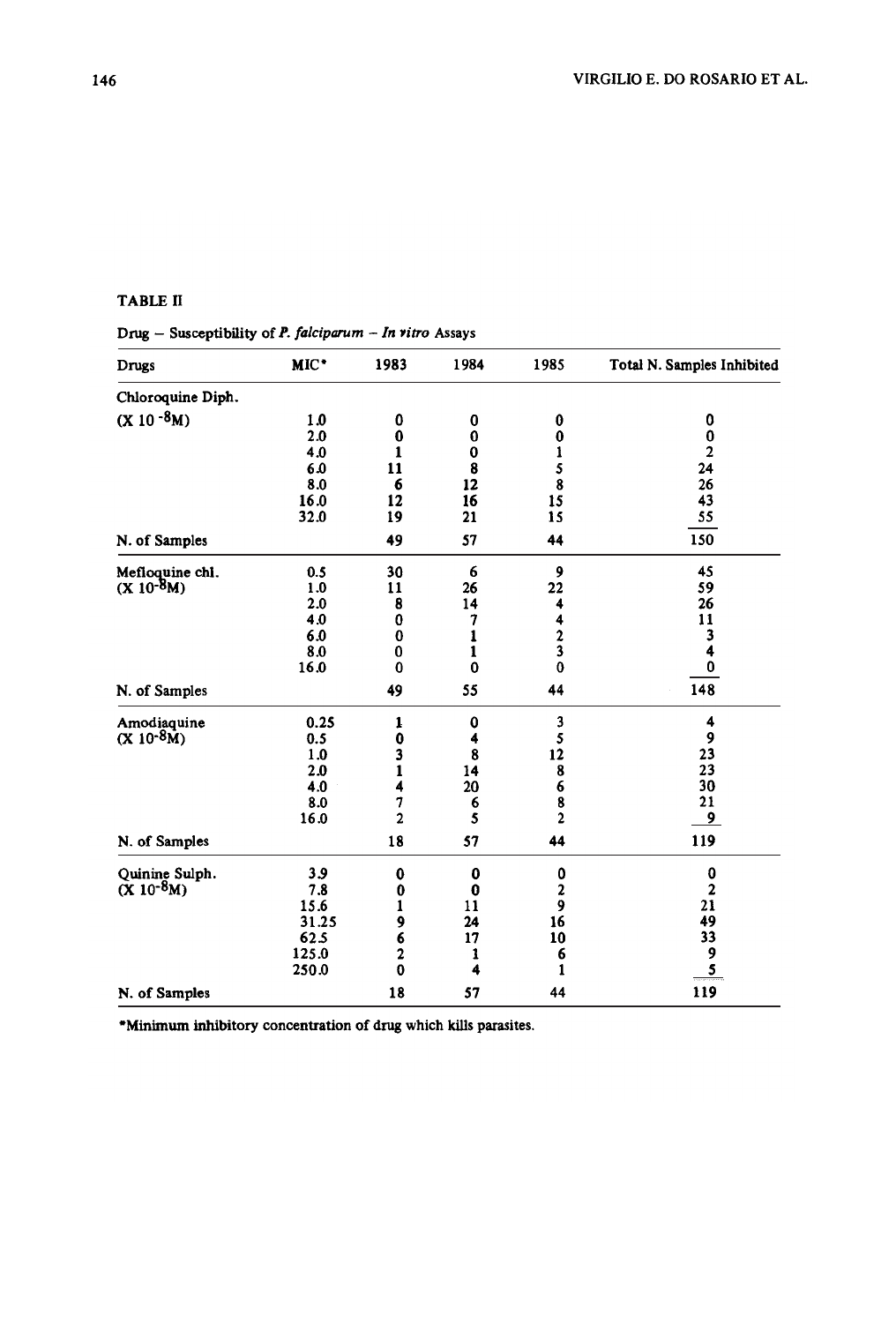#### TABLE 111

|                         | Enzyme Types   |                                                               |     | Minimum Inhibitory Concentration (MIC) |                                              |                        |                        |
|-------------------------|----------------|---------------------------------------------------------------|-----|----------------------------------------|----------------------------------------------|------------------------|------------------------|
|                         | <b>GPI</b>     | <b>ADA</b>                                                    | PEP | Chlq.<br>$(x10^{-8}M)$                 | Mef.<br>$(x10^{-8}M)$                        | Amod.<br>$(x10^{-8}M)$ | Quin.<br>$(x10^{-8}M)$ |
| IEC-132/83*             | 1e2            | 2                                                             |     | 16                                     |                                              | 8                      | 62.5                   |
| Clone C                 |                | 2                                                             |     | 8                                      | 0.5                                          | 0.5                    | 31.25                  |
| Clone E                 | 2              | $\boldsymbol{2}$                                              |     | 16                                     | 2                                            | 2                      | 62.5                   |
| Clone F                 |                | 2                                                             |     | 32                                     |                                              |                        | 62.5                   |
| IEC-145/83*             | 1e2            | $\overline{c}$                                                |     | 32                                     |                                              | 8                      | 125                    |
| Clone 12                |                | 2                                                             |     | 32                                     | D                                            | 8                      | 125                    |
| Clone 13                |                | 2                                                             |     | 32                                     |                                              | 16                     | 250                    |
| Clone 22                | 2              | $\overline{2}$                                                |     | 32                                     |                                              | 8                      | 62.5                   |
| Clone 27                | $\overline{2}$ | 2                                                             |     | 32                                     |                                              | 8                      | 62.5                   |
| Clone 30                | $\overline{2}$ | $\overline{c}$                                                |     | 32                                     | 8                                            | 8                      | 62.5                   |
| IEC-51/84*              | 1e2            |                                                               |     | 32.0                                   | 2.0                                          | 4.0                    | 62.5                   |
| Clone 3                 |                |                                                               |     | 16.0                                   | 1.0                                          | 0.5                    | 31.25                  |
| Clone 11                | 2              |                                                               |     | 8.0                                    | 2.0                                          | 4.0                    | 62.5                   |
| Clone 12                | $\overline{c}$ |                                                               |     | 6.0                                    | 0.5                                          | 2.0                    | 31.25                  |
| Clone 14                | 2              |                                                               |     | 8.0                                    | 2.0                                          | 8.0                    | 62.5                   |
| *Isolate<br>-Not tested |                | Clq - Chloroquine diphosphate<br>Mef – Mefloquine chloridrate |     |                                        | Amod - Amodiaquine<br>$Q -$ Quinine sulphate |                        |                        |

Clone Characterization: Enzyme Typing and Drug - Susceptibility Assays

#### DISCUSSION

We have not observed the appearance of new types of enzyme types when compared to the ones previous1y described in Africa or South East Asia (Walliker, 1982). However, in relation to mixed populations we did find a very small number of samples with GPI 1/2 type of parasites growing simultaneously in Brazil (6.5%) compared to Asia (21.5%) and Africa (26.1%), (Walliker, 1982); for the first time enzyme typing of Plasmodium falciparum was carried out in Brazil and it Showed similarity to the parasite populations from other countries. Recently Sala-Neto & Tosta (1986) have shown the presence of parasites of type GDH-2, in samples collected in Rondônia; such a result disagrees with our description of samples either from the same locality or from other areas in Brazil, (Couto, Rosario & Walliker, 1983). Such differences require further study; namely the exchange of material and the evaluation of techniques by both laboratories using the same controls is necessary.

Thoughout this presentation we have not described in detail the origin of each isolate. However, we would like to mention that we have observed four samples from Itaituba simultaneously resistant to chloroquine, quinine and mefloquine, in our in vitro assays. Assuming that drug resistance is a stable genetic marker capable of recombining with other markers, the continuous use of these drugs might select and disseminate parasites with multiple resistance into other localities.

Table III shows results of the analysis of clones obtained by the limited dilution technique.

From IEC 132/84, three clones were obtained (C, E and F). AlI clones were of the same enzyme type (GPI-2, ADA-2, PEP-2) but varied in their drug response in vitro and when compared with the original isolate.

From IEC 145/83, five clones were obtained; they were alI of the same enzyme type (GPI-2, ADA-2, PEP-1) and equally resistant to chloroquine (MIC =  $32 \times 10^{-8}$  M). It is interesting that, with mefloquine, clones 13, 22 and 30 showed a MIC value of 8 x  $10^{-8}$  M, clone 12 a MIC value of  $6 \times 10^{-8}$  M and clone 27 a MIC value of 1 x  $10^{-8}$  M; all different from the original isolate whose MIC value was  $4 \times 10^{-8}$  M. From isolate IEC 51/84 we obtained four clones (all of type GPf-2, ADA-l) with different patterns of drug response. Clone 14, for example, was more resistant to amodiaquine than the original isolate. Several explanations for this result can be suggested though these require further studying: a) any variation found in the uncloned population should be represented in the clones since cloning is carried out under no drug pressure, so there is no selection of resistant parasites over sensitive ones; b) it has been shown previously (Rosario, 1981)